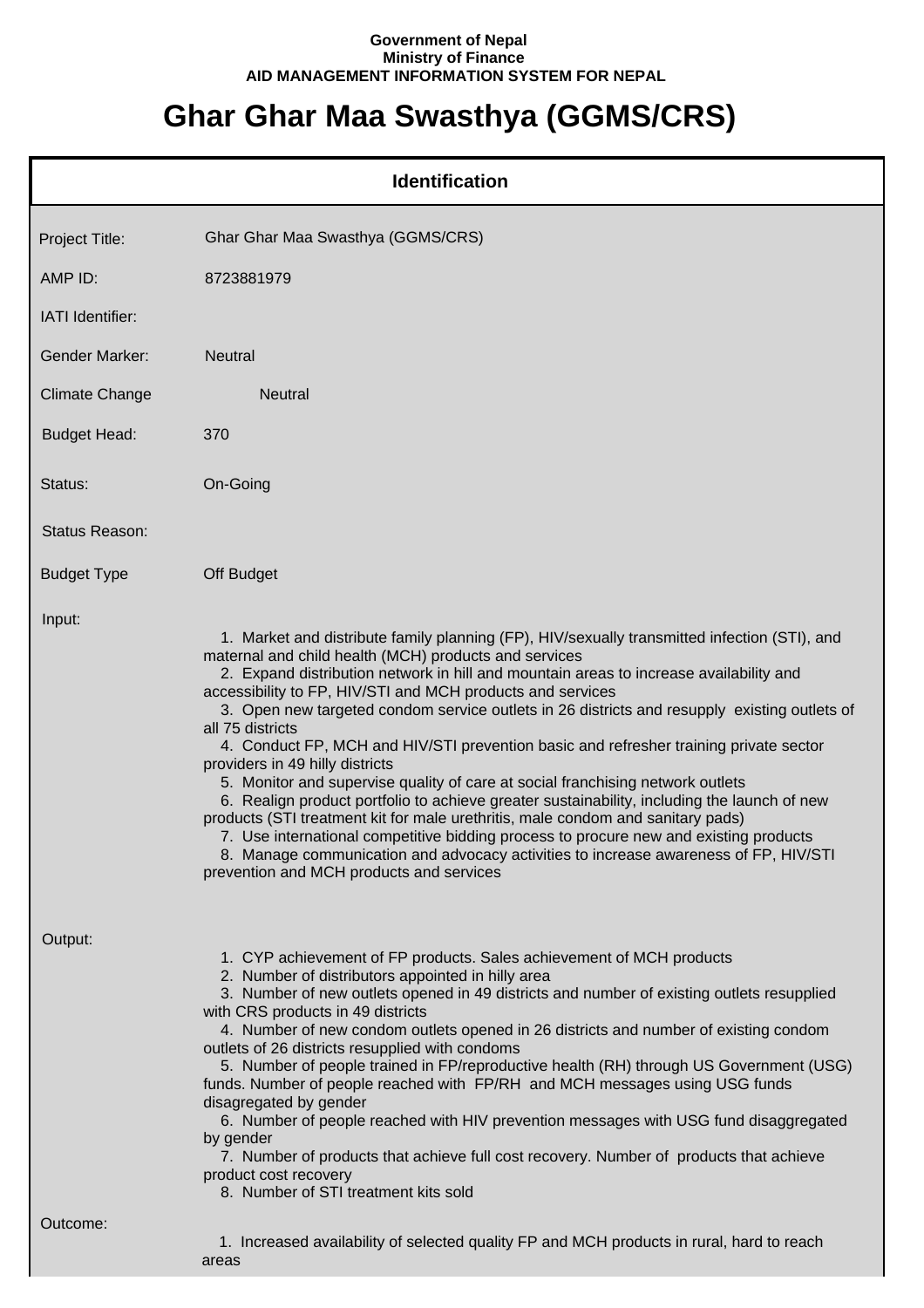|                                   | 2. Improved system of quality assurance and waste management related to FP and MCH<br>products and services delivered by CRS<br>3. Increased availability of commercial condoms in traditional and non traditional outlets of<br>hot zones<br>4. Increased availability of condoms and STI treatment kit<br>5. Increased use of better business models, tools and techniques for cost recovery and<br>surplus<br>6. Enhanced awareness and positive attitude change concerning selected quality FP and<br>MCH behaviours in rural, hard to reach areas<br>7. Enhanced awareness and positive attitudes concerning selected HIV prevention<br>behaviours in urban hot zone areas |
|-----------------------------------|---------------------------------------------------------------------------------------------------------------------------------------------------------------------------------------------------------------------------------------------------------------------------------------------------------------------------------------------------------------------------------------------------------------------------------------------------------------------------------------------------------------------------------------------------------------------------------------------------------------------------------------------------------------------------------|
| Impact:                           | Contribute to the Government of Nepal's efforts to: • Increase national contraceptive prevalence<br>rate • Decrease national fertility rate • Decrease prevalence of HIV • Decrease maternal and<br>child mortality rate                                                                                                                                                                                                                                                                                                                                                                                                                                                        |
| Treasury Type:                    |                                                                                                                                                                                                                                                                                                                                                                                                                                                                                                                                                                                                                                                                                 |
| Humanitarian Ald:                 | <b>No</b>                                                                                                                                                                                                                                                                                                                                                                                                                                                                                                                                                                                                                                                                       |
|                                   | <b>Planning</b>                                                                                                                                                                                                                                                                                                                                                                                                                                                                                                                                                                                                                                                                 |
| Date of Agreement                 | 2010-05-01                                                                                                                                                                                                                                                                                                                                                                                                                                                                                                                                                                                                                                                                      |
| Date of effectiveness             |                                                                                                                                                                                                                                                                                                                                                                                                                                                                                                                                                                                                                                                                                 |
| <b>Proposed Start Date</b>        |                                                                                                                                                                                                                                                                                                                                                                                                                                                                                                                                                                                                                                                                                 |
| <b>Actual Start Date</b>          |                                                                                                                                                                                                                                                                                                                                                                                                                                                                                                                                                                                                                                                                                 |
| <b>Planned Completion</b><br>Date | 2021-04-30                                                                                                                                                                                                                                                                                                                                                                                                                                                                                                                                                                                                                                                                      |

| Location     |            |
|--------------|------------|
| Location     | Percentage |
| <b>NEPAL</b> | 100.0%     |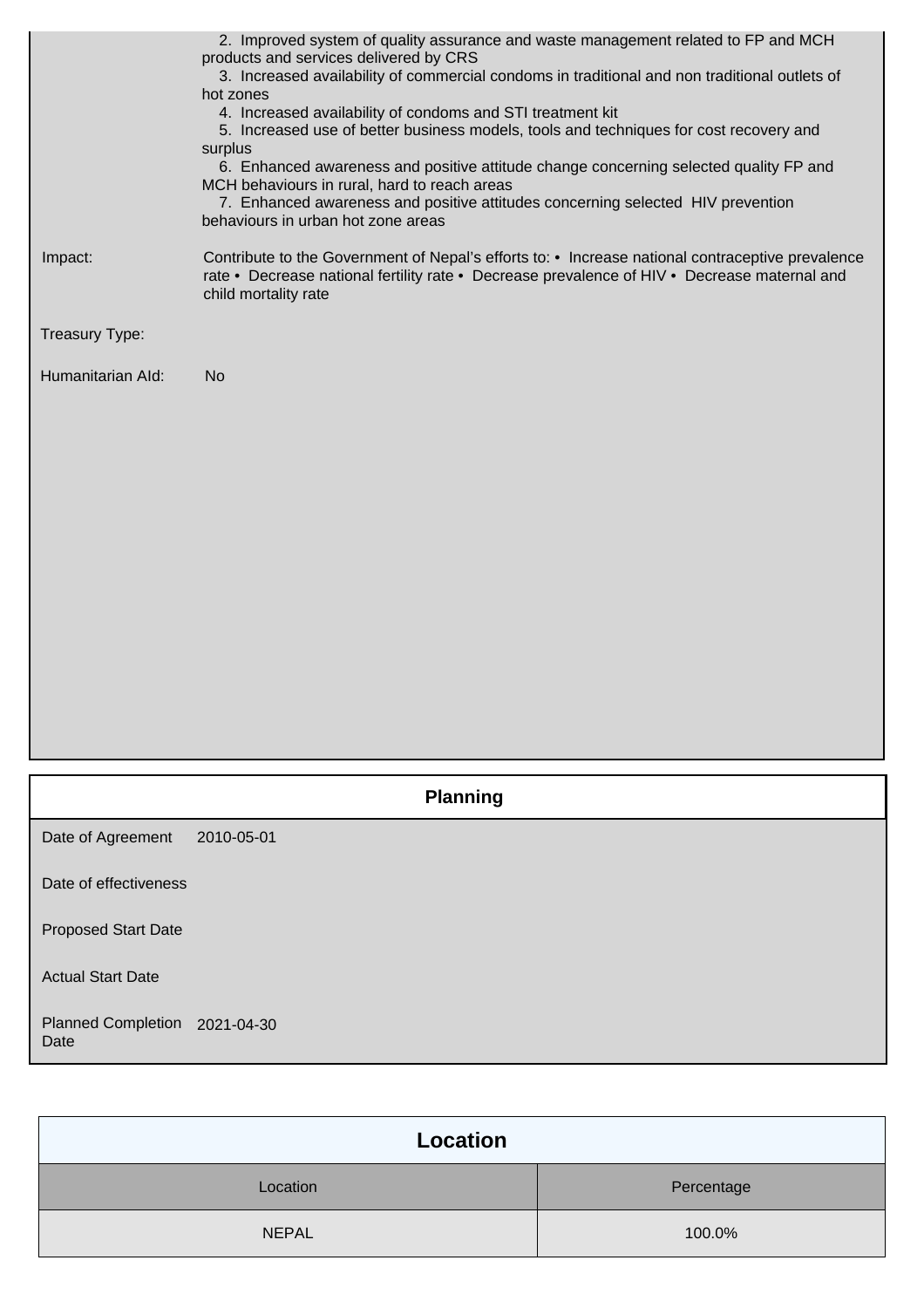| <b>National Plan</b>                                                                    |            |
|-----------------------------------------------------------------------------------------|------------|
| Program                                                                                 | Percentage |
| [Health and Nutrition ] [Social Development Policy ] [National Development Plan (NDP) ] | 100.0%     |

| <b>Sector</b>                        |            |
|--------------------------------------|------------|
| Sector                               | Percentage |
| Nepal Sector Classification HEALTH 0 | 100.0%     |

| <b>Implementing/Executing Agency</b>      |        |  |
|-------------------------------------------|--------|--|
| Donor                                     |        |  |
| U.S. Agency for International Development | 0.0%   |  |
| <b>Responsible Organization</b>           |        |  |
| Ministry of Health and Population         | 100.0% |  |
| <b>Executing Agency</b>                   |        |  |
| U.S. Agency for International Development | 100.0% |  |
| <b>Implementing Agency</b>                |        |  |
| Nepal CRS Company                         | 100.0% |  |

| <b>Funding</b>             |                                                  |                    |                               |            |                     |
|----------------------------|--------------------------------------------------|--------------------|-------------------------------|------------|---------------------|
| Transaction<br>Date        | Type of<br>Assistance                            | Mode of<br>Payment | Post Earthquake<br>Assistance | Commitment | <b>Disbursement</b> |
|                            | <b>U.S. Agency for International Development</b> |                    |                               |            |                     |
| <b>Actual</b>              |                                                  |                    |                               |            |                     |
| 5/11/2010                  | Technical<br>Assistance<br>(Standalone)          | Reimbursable       | No.                           | 5,800,000  | 1,200,000           |
| 8/1/2011                   | Technical<br>Assistance<br>(Standalone)          | Reimbursable       | No.                           |            | 800,000             |
| 7/23/2012                  | Technical<br>Assistance<br>(Standalone)          | Reimbursable       | No.                           |            | 1,050,000           |
| <b>UNDISBURSED BALANCE</b> |                                                  |                    | 2,750,000                     |            |                     |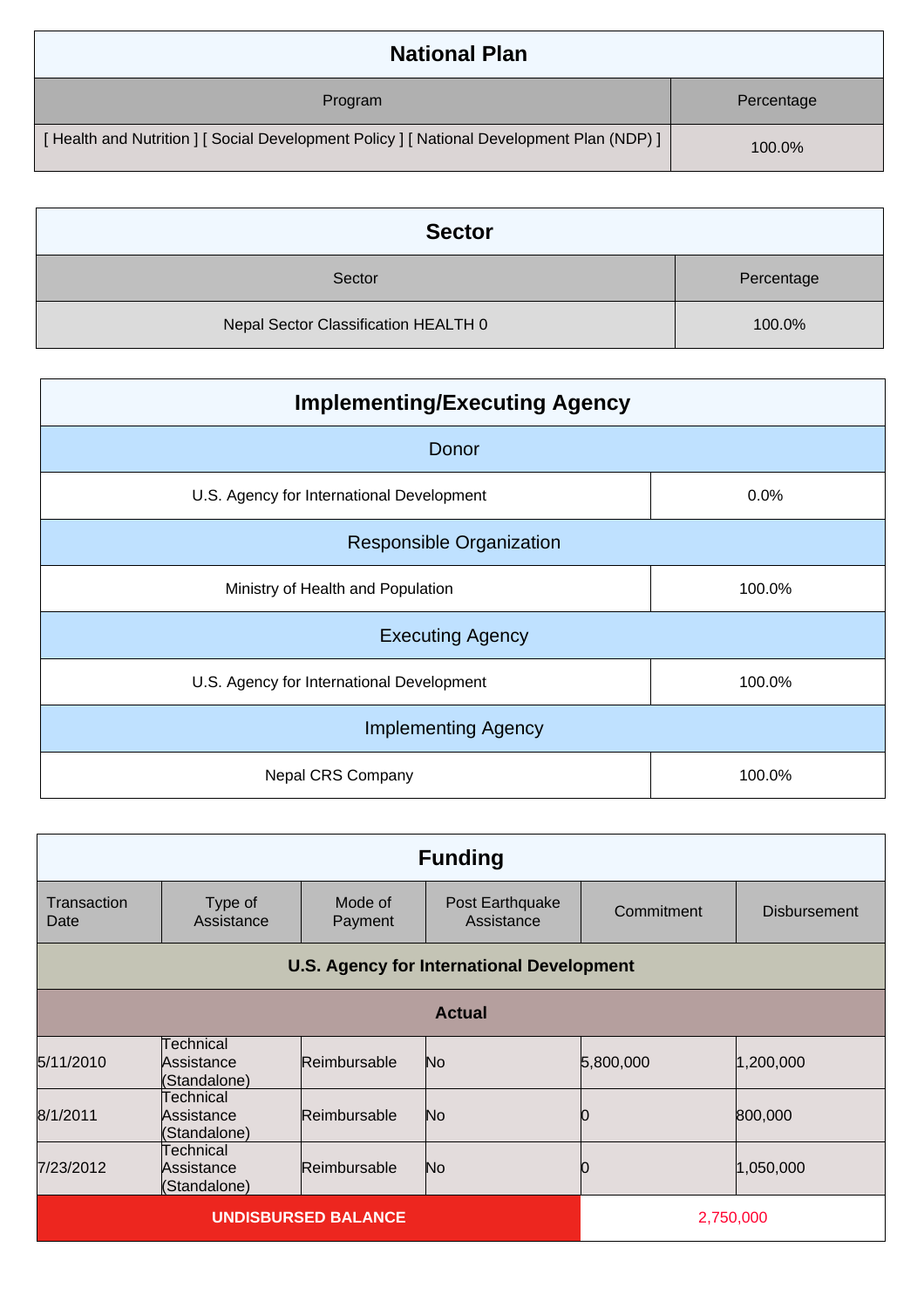| Transaction<br>Date                               | Type of<br>Assistance                          | Mode of<br>Payment | Post Earthquake<br>Assistance | Commitment | <b>Disbursement</b> |
|---------------------------------------------------|------------------------------------------------|--------------------|-------------------------------|------------|---------------------|
| 7/3/2013                                          | Technical<br>Assistance<br>(Standalone)        | Reimbursable       | No                            | Ю          | 150,000             |
| 8/15/2013                                         | Technical<br>Assistance<br>(Standalone)        | Reimbursable       | No                            | 0          | 360,000             |
| 2/28/2014                                         | Technical<br>Assistance<br>(Standalone)        | Reimbursable       | No                            | 0          | 300,000             |
| 6/15/2014                                         | Technical<br>Assistance<br>(Standalone)        | Reimbursable       | No                            | 0          | 400,572             |
| 8/21/2015                                         | Technical<br>Assistance<br>(Standalone)        | Reimbursable       | No                            | 4,784,358  | Ю                   |
| 9/8/2016                                          | Technical<br>Assistance<br>(Standalone)        | Reimbursable       | No                            | 10         | 1,200,000           |
| 9/27/2016                                         | Technical<br>Assistance<br>(Standalone)        | Reimbursable       | No                            | 0          | 886,742             |
| 3/22/2017                                         | Technical<br>Assistance<br>(Standalone)        | Reimbursable       | No                            | 10         | 1,295,112           |
| 3/23/2018                                         | Technical<br>Assistance<br>(Standalone)        | Reimbursable       | No                            | Ю          | 2,233,774           |
| 12/1/2020                                         | <b>Technical</b><br>Assistance<br>(Standalone) | Reimbursable       | No                            | -708,157   | $-708, 157$         |
|                                                   |                                                | <b>Total</b>       |                               | 9,876,201  | 9,168,043           |
| Total (U.S. Agency for International Development) |                                                |                    | 9,876,201                     | 9,168,043  |                     |
| <b>UNDISBURSED BALANCE</b>                        |                                                |                    | 708,158                       |            |                     |

## **Progress Achieved**

Progress Achieved:

Key Problems:

Steps Taken to Solve Problems: